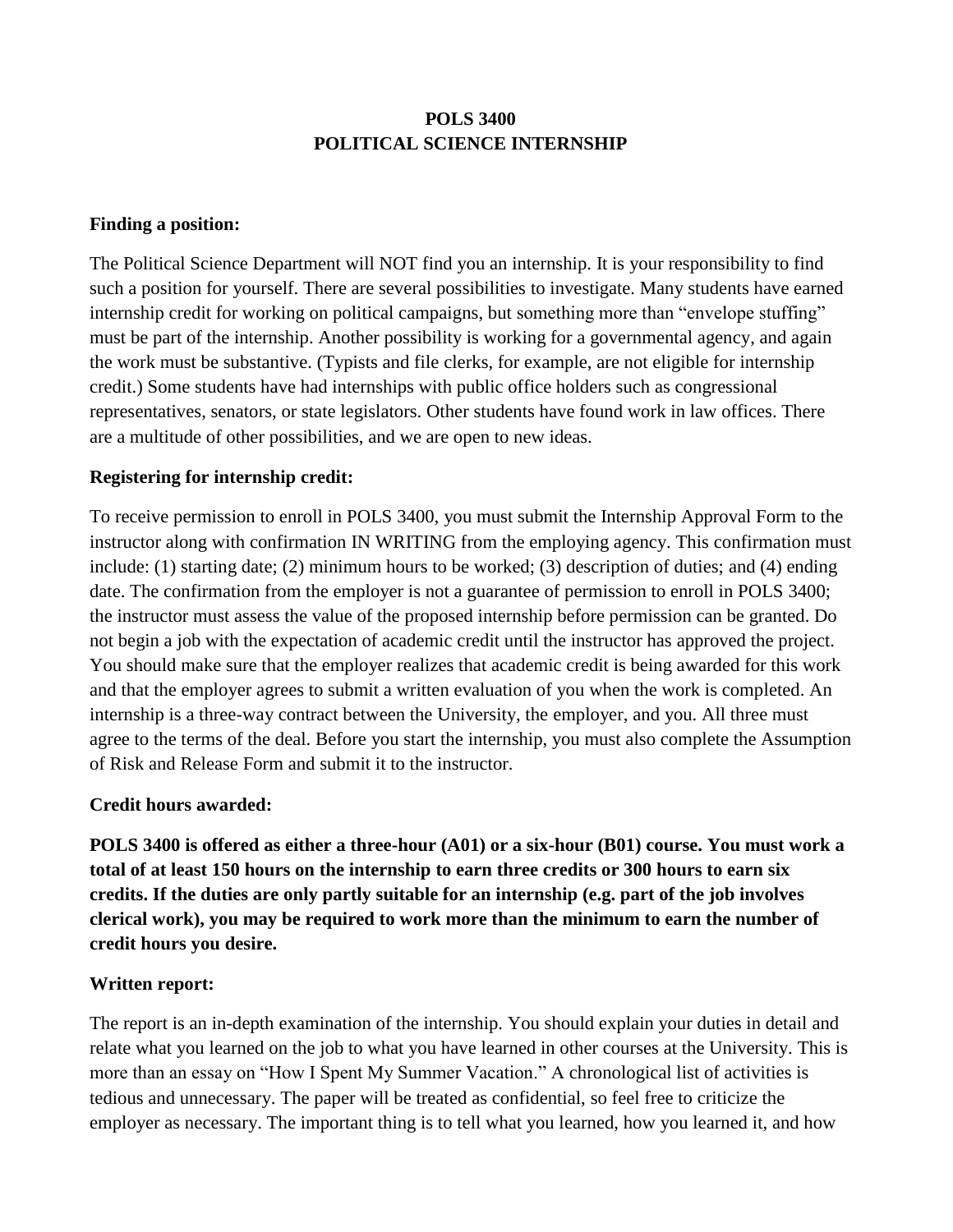you will use that knowledge. If the internship was a bust and you learned nothing, tell the instructor why it was so bad and how it would have been better. You are free to include anything with the paper in the way of supporting material. For example, a copy of reports and projects you worked on during the internship would be very helpful. However, you should include nothing in the paper or the supporting material which your employer would consider confidential. The paper for a three-hour internship should be a minimum of eight pages typewritten, double spaced, exclusive of supporting material. For a six-hour internship the paper must be a minimum of twelve pages in length. To prepare in advance for this paper, it is wise to keep a journal of your activities and thoughts about the work. This journal should not be part of the supporting material of your paper.

# **Employer's evaluation:**

After your work is finished your employer or supervisor must submit a written evaluation of your work to the instructor. This evaluation may be a one- or two-sentence summary of his or her opinion of your performance or an in-depth appraisal. The document is open for your inspection.

# **Early termination:**

Occasionally an internship is terminated before the work has been finished. If the instructor believes that you are not responsible for your termination you will receive a "W" for the course. If you completed 150 hours of work, but were enrolled for a six hour internship and the termination was not your fault, you will receive three hours credit instead of six. If you do not drop the course and you fail to live up to the internship agreement, the grade awarded will be an "F". In no instance will the University intervene between you and the employer. If the employer fails to live up to the agreement, you will not suffer a bad grade, but no further remedial action can be taken by the University.

# **Grade evaluation:**

The grade in POLS 3400 is determined by the written report and the employer's evaluation. If the employer's evaluation is negative, it will weigh heavily in determining your grade. The weight given a positive evaluation will depend on its length and quality. A short evaluation saying you did a "good job" will force the instructor to depend entirely on your written report to determine your grade. However, an in-depth appraisal by the employer could count as much as 50% of your grade in the course. If the evaluation from the employer and the written report are not received by the end of the semester, you will receive an incomplete for the course. This is a pass/no credit course, but it does not count as one of the four pass/no credit courses you may take, and it does count toward the major or minor in Political Science.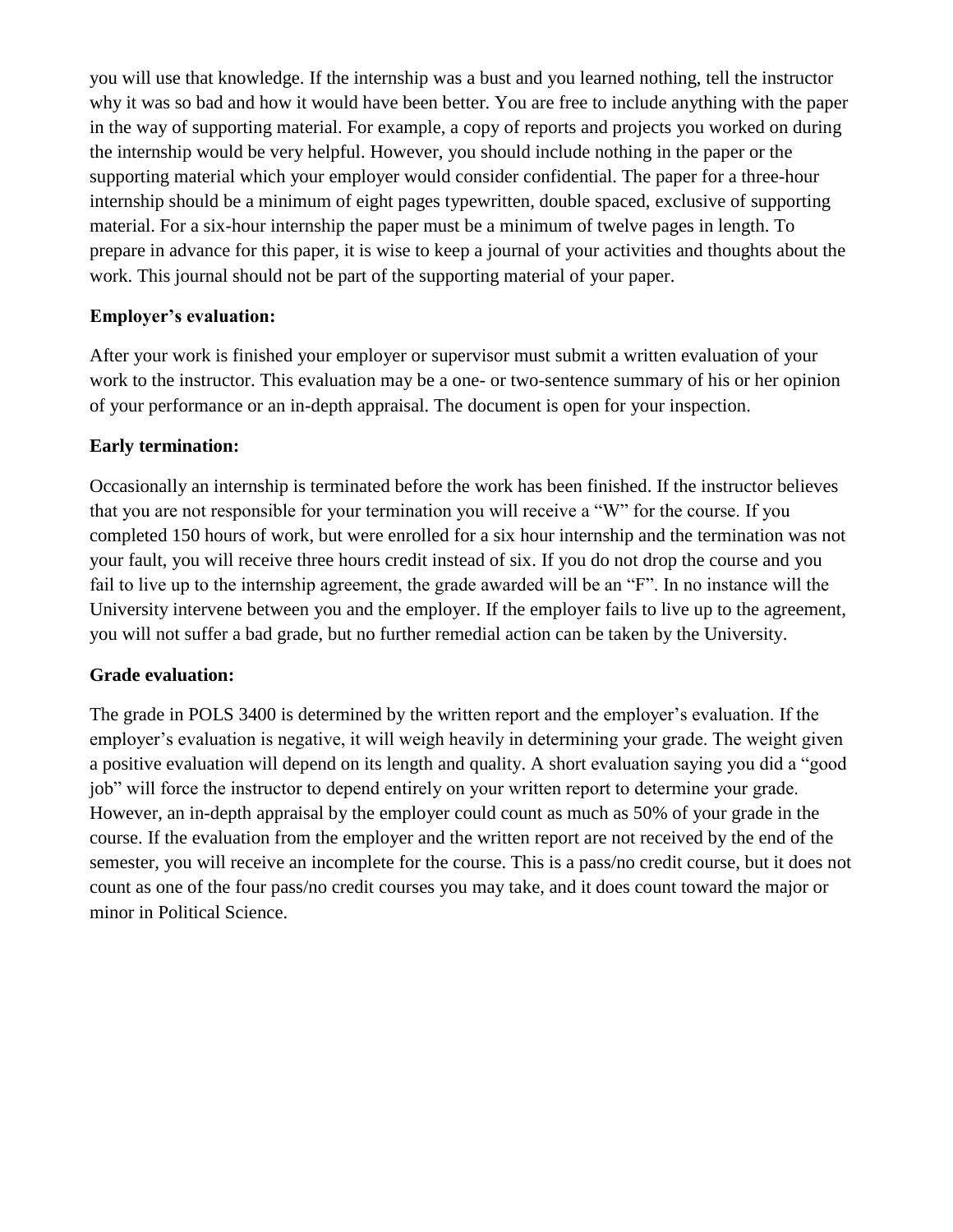### **Department of Political Science University of North Carolina at Charlotte**

# **REQUEST FOR APPROVAL OF INTERNSHIP POLS 3400**

I request permission to enroll for an internship in Political Science. I certify that I will complete the proposed project by the end of the semester for which I enroll. I have located a position suitable for an internship. Attached is a letter from the employer outlining the details of the internship. I understand that I will receive *pass/no credit grading* for the internship.

I understand that after submitting this form, the department's Internship Coordinator will issue a permit that allows me to register for this class. I understand that it is then my responsibility to register for this class, and that neither faculty nor staff has the authority to register students for classes.

|                            | Name Name                                                                        | ID#  |
|----------------------------|----------------------------------------------------------------------------------|------|
|                            |                                                                                  |      |
|                            |                                                                                  |      |
|                            |                                                                                  |      |
|                            |                                                                                  |      |
|                            | ,我们也不会有什么。""我们的人,我们也不会有什么?""我们的人,我们也不会有什么?""我们的人,我们也不会有什么?""我们的人,我们也不会有什么?""我们的人 |      |
| <b>Credit hours</b>        | 3 (enroll in POLS 3400.A01) 6 (enroll in POLS 3400.B01)                          |      |
| <b>Semester Enrolled</b>   |                                                                                  |      |
| <b>Student Signature</b>   | <u> 1989 - Johann Barn, amerikansk politiker (</u>                               | Date |
| Approved:                  |                                                                                  |      |
| <b>Internship Director</b> |                                                                                  | Date |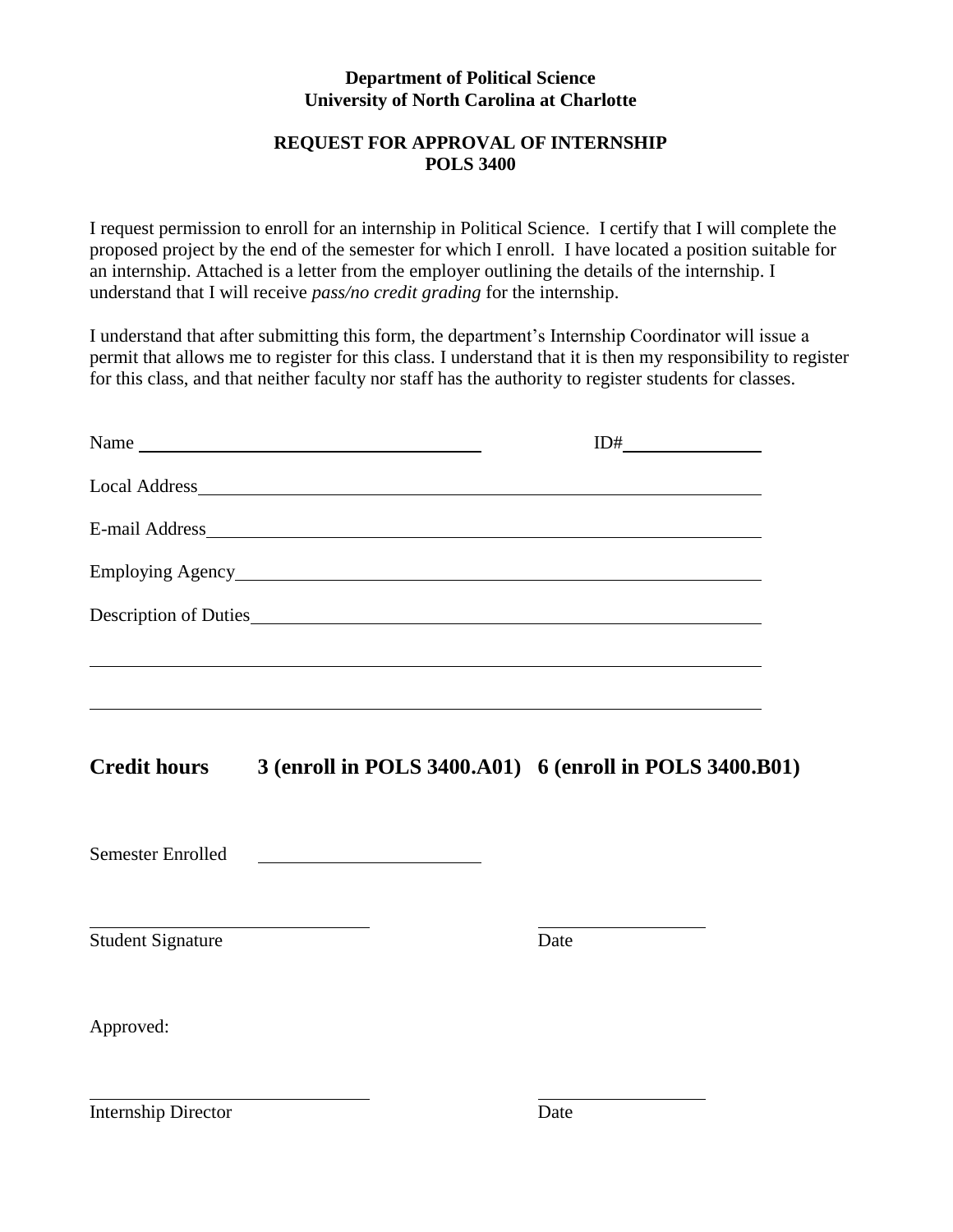*Name of Student: \_\_\_\_\_\_\_\_\_\_\_\_\_\_\_\_\_\_\_ Date of Birth: \_\_\_\_\_\_\_\_\_\_\_\_\_\_\_*

*(If student is under 18 years of age, a parent or legal guardian must also read and sign this form.)*

### **ASSUMPTION OF RISK AND RELEASE FORM UNC Charlotte Political Science Internship**

*Brief Project Description:* POLS 3400: Internship

*Semester:*

*Class/Instructor:* POLS 3400

*THIS IS A RELEASE OF LEGAL RIGHTS—READ AND UNDERSTAND BEFORE SIGNING.*

I hereby agree as follows:

1. **Risks of Service Learning**. I understand that participation in the University of North Carolina at Charlotte Service Learning Project described above (the "Project") involves risk not found in study at the University. These include risks involved in traveling to and returning from the Project location (s) and risks that may arise not only from my own action, inaction, or negligence, but also from the action, inaction, or negligence of others, or the condition of the Project location (s) or of any equipment used. I also recognize that there may be other risks involved in participating in the Project that are not presently known or reasonably foreseeable. I understand that the University of North Carolina at Charlotte (the "University") does not require me to participate in the Project, but I freely choose to do so, despite the possible dangers and risks and despite this Release Form.

### 2. **Health and Safety**.

 a. I warrant that there are no health-related reasons or problems that preclude or restrict my participation in the Project.

 b. I am aware of all applicable personal medical needs. I have arranged, through insurance or otherwise, to meet any and all needs for payment of medical costs while I participate in the Project. I recognize that the University is not obligated to attend to any of my medical or medication needs, and I assume all risk and responsibility therefor.

 c. Should I require emergency medical treatment as a result of accident or illness arising during the Project, I consent to such treatment. The University may (but is not obligated to) take any actions it considers to be warranted under the circumstances regarding my health and safety. I agree to pay all expenses related thereto and hereby release the University from any liability for any such actions.

 d. ONLY IF THE INTERNSHIP INSURANCE IS REQUIRED BY INSTRUCTOR: I certify that I have paid the required fee for participation in the University Student Intern Program.

 $\Box$  Insurance Required

**Ex** Insurance Not Required

### 3. **Standards of Conduct**.

 a. While participating in the Project, I agree to comply with the University's rules, standards, and instructions for student behavior, including, but not limited to, those set forth in the UNC Charlotte Code of Student Responsibility and the UNC Charlotte Code of Student Academic Integrity. I waive and release all claims against the University that are caused by my failure to comply with such rules, standards, and instructions.

 b. I agree that the University has the right to enforce the standards of conduct described above, in its role judgment, and that it will impose sanctions, including without limitation immediate disqualification from the Project, for violating these standards or for any behavior detrimental to or incompatible with the interest, harmony, and welfare of the University or the Project. I recognize that due to the nature of the Project, normally applicable procedures for notice, hearing, and appeal in student disciplinary proceedings at the University may not be feasible and therefore may not